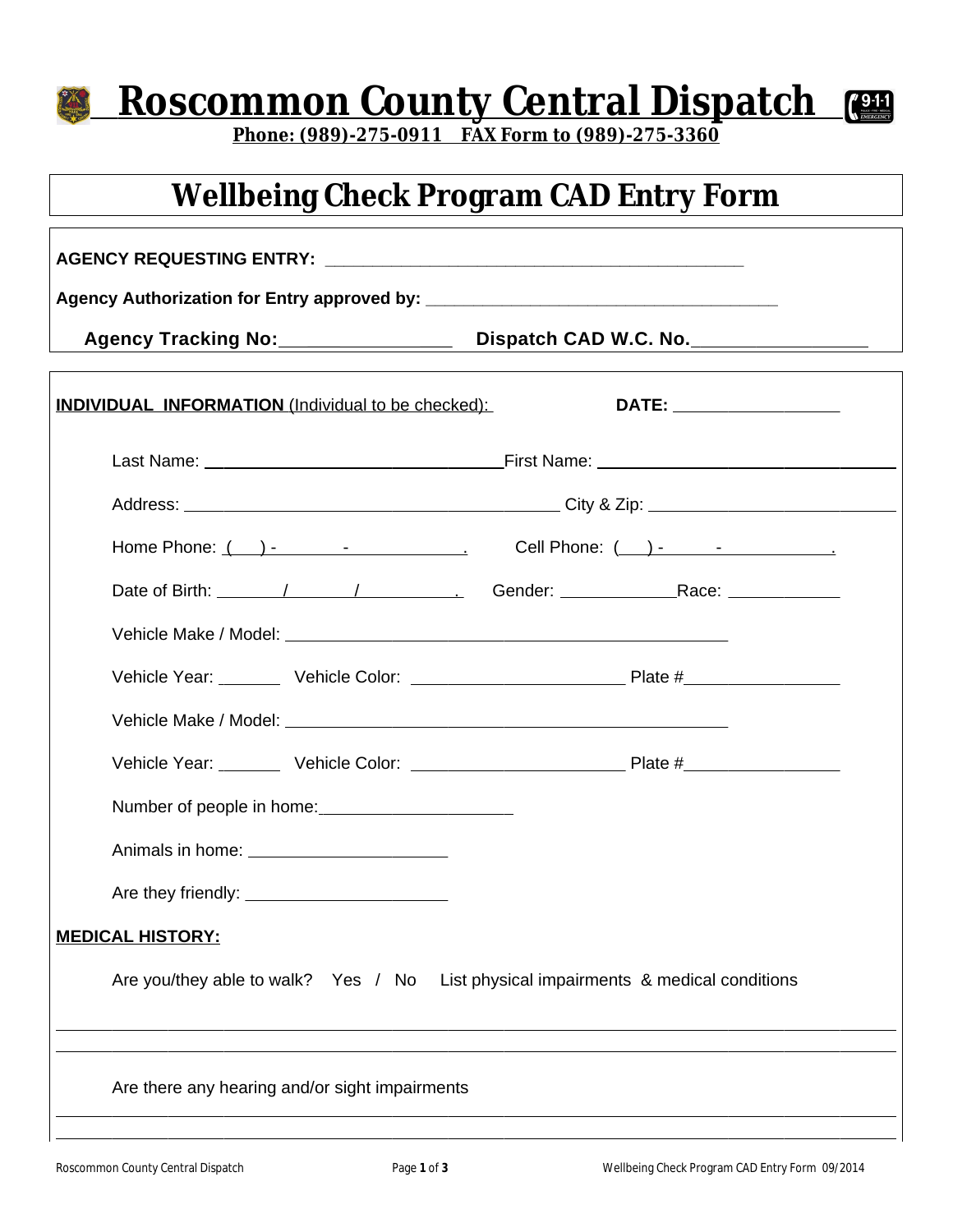| Dementia<br><b>Diabetes</b><br><b>Food Allergies</b>                                                                                                                                                                       | yes<br>yes<br>yes | no<br>no<br>no | <u> 1989 - Johann John Stone, mensk politik en beskrivet og det forskellige og det forskellige og det forskellige</u> |  |
|----------------------------------------------------------------------------------------------------------------------------------------------------------------------------------------------------------------------------|-------------------|----------------|-----------------------------------------------------------------------------------------------------------------------|--|
| <b>Medical Allergies</b>                                                                                                                                                                                                   | yes               | no             |                                                                                                                       |  |
|                                                                                                                                                                                                                            |                   |                | <b>HOW OFTEN TO BE CHECKED ON?</b> Weekly / Bi-Weekly / Monthly ?                                                     |  |
|                                                                                                                                                                                                                            |                   |                | <b>RELATIVE REQUESTING / AUTHORIZING WELLBEING CHECK:</b><br>Name (printed) : Signature: Signature:                   |  |
|                                                                                                                                                                                                                            |                   |                |                                                                                                                       |  |
|                                                                                                                                                                                                                            |                   |                |                                                                                                                       |  |
|                                                                                                                                                                                                                            |                   |                |                                                                                                                       |  |
|                                                                                                                                                                                                                            |                   |                |                                                                                                                       |  |
|                                                                                                                                                                                                                            |                   |                | Is there a key on the premises Yes / No Location: ______________________________                                      |  |
|                                                                                                                                                                                                                            |                   |                | Medical Alarm? Yes/No Burglar Alarm? Yes/No Lights on Timer(s)? Yes / No                                              |  |
|                                                                                                                                                                                                                            |                   |                |                                                                                                                       |  |
|                                                                                                                                                                                                                            |                   |                | Relationship: National Property of the Relationship:                                                                  |  |
| <b>KEY &amp; RESIDENCE INFORMATION:</b><br><b>KEYHOLDER IN CASE OF EMERGENCY:</b>                                                                                                                                          |                   |                | Cell Phone: ( __ ) - _____ - ______________                                                                           |  |
|                                                                                                                                                                                                                            |                   |                |                                                                                                                       |  |
| 2nd Emergency Contact:                                                                                                                                                                                                     |                   |                |                                                                                                                       |  |
|                                                                                                                                                                                                                            |                   |                | Relationship: Network of the Relationship:                                                                            |  |
| Home Phone: $($ $)$ -  - $($ $)$ - $($ $)$ - $($ $)$ - $($ $)$ - $($ $)$ - $($ $)$ - $($ $)$ - $($ $)$ - $($ $)$ - $($ $)$ - $($ $)$ - $($ $)$ - $($ $)$ - $($ $)$ - $($ $)$ - $($ $)$ - $($ $)$ - $($ $)$ - $($ $)$ - $($ |                   |                |                                                                                                                       |  |

## **NEXT OF KIN:**